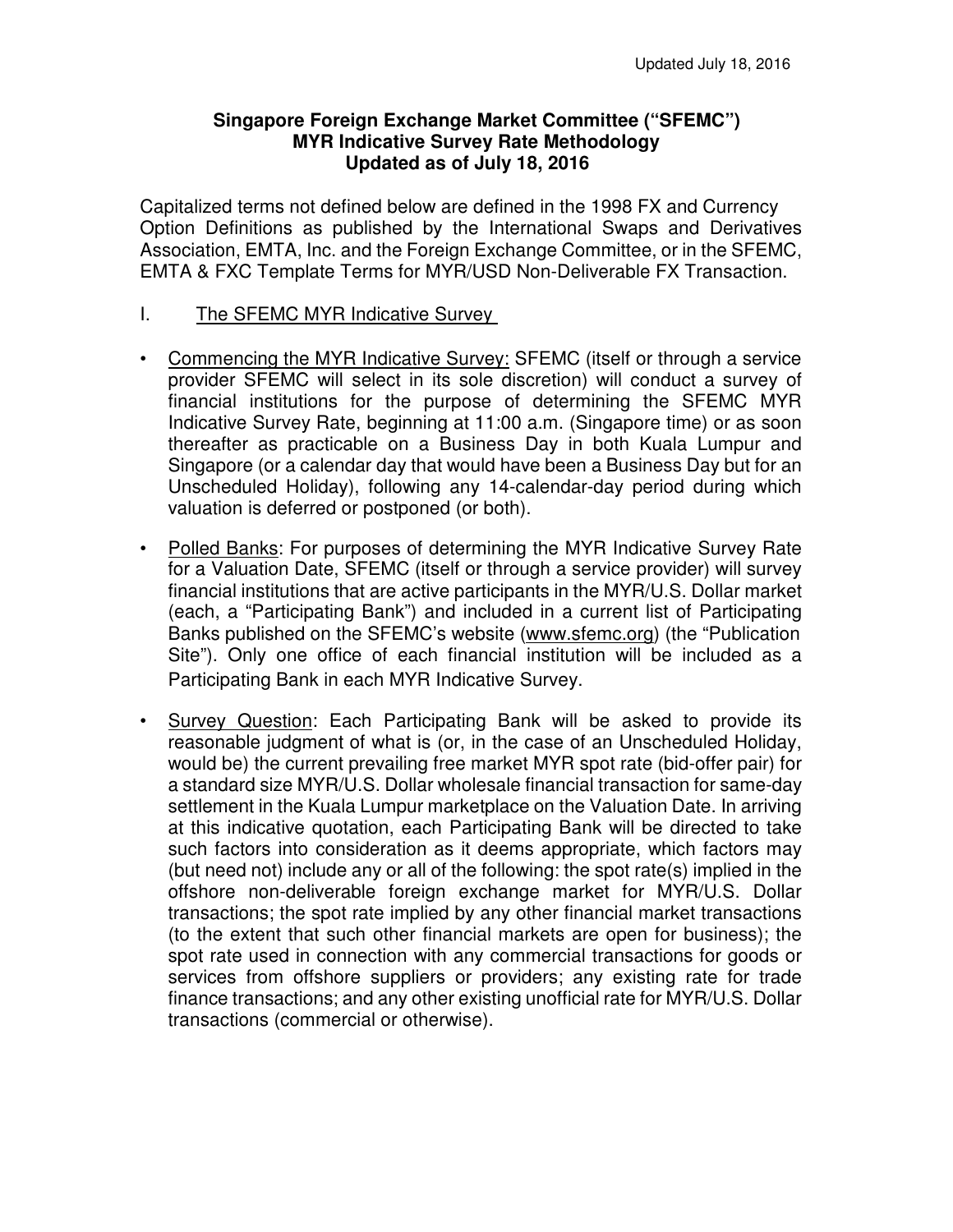### II. Use of Survey Results

- SFEMC (itself or through a service provider) will determine the mid-point of each bid-offer pair. The arithmetic mean of the mid-points will be used to determine the MYR Indicative Survey Rate, rounded to the fourth decimal point as described below.
- If the MYR Indicative Survey results in 21 or more responses, then the 4 highest and 4 lowest mid-points will be eliminated, and the arithmetic mean of the remaining mid-points will be computed and will constitute the MYR Indicative Survey Rate for such Valuation Date. For purposes of eliminating the 4 highest and 4 lowest mid-points, if more than 4 mid-points have the same highest value or lowest value, then only 4 such mid-points will be eliminated.
- If the MYR Indicative Survey results in less than 21 but 11 or more responses, then the 2 highest and 2 lowest mid-points will be eliminated, and the arithmetic mean of the remaining mid-points will be computed and will constitute the MYR Indicative Survey Rate for such Valuation Date. For purposes of eliminating the 2 highest and 2 lowest mid-points, if more than 2 mid-points have the same highest value or lowest value, then only 2 such mid-points will be eliminated.
- If the MYR Indicative Survey results in less than 11 but 8 or more responses, then the highest and the lowest mid-points will be eliminated and the arithmetic mean of the remaining mid-points will be computed and will constitute the MYR Indicative Survey Rate for such Valuation Date. For purposes of eliminating the highest and lowest mid-points, if more than 1 mid-point has the same highest value or lowest value, then only 1 such midpoint will be eliminated.
- If the MYR Indicative Survey results in less than 8 but 5 or more responses, then no mid-points will be eliminated and the arithmetic mean of all midpoints will be computed and will constitute the MYR Indicative Survey Rate for such Valuation Date.
- Quotes will be provided to the fourth decimal point  $(e.g., 1.0000)$ .

### III. **Insufficient Responses**

• If the MYR Indicative Survey results in less than 5 responses from Participating Banks ("Insufficient Responses"), no MYR Indicative Survey Rate will be available for the relevant Valuation Date. The next MYR Indicative Survey will take place on the next succeeding Business Day in both Kuala Lumpur and Singapore (or calendar day that would have been a Business Day but for an Unscheduled Holiday), subject to Section V below.